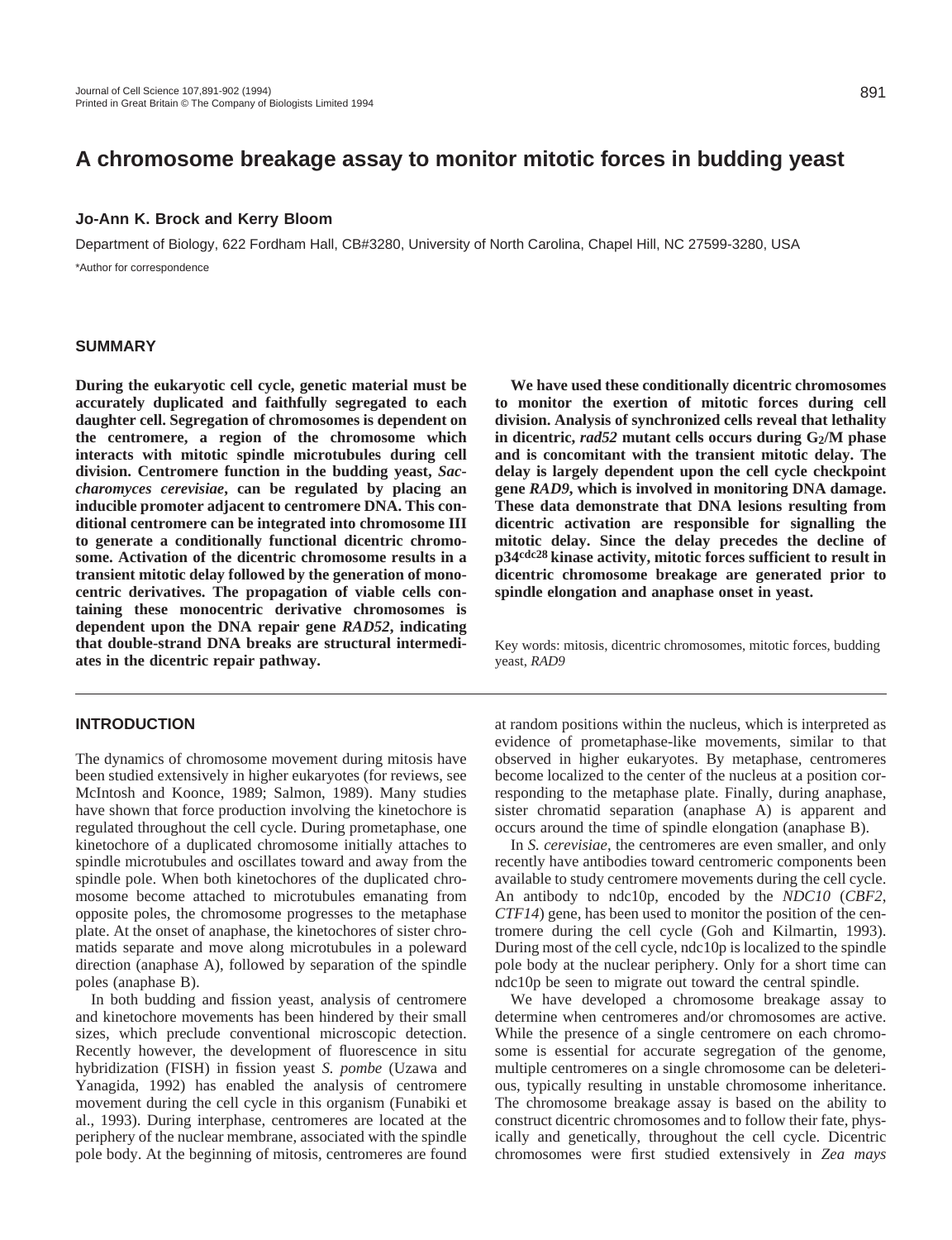(McClintock, 1939, 1941). Cytogenetic observations of the mitotic behaviour of dicentric chromosomes demonstrate a sequence of events termed a breakage-fusion-bridge cycle. When the two centromeres of a single chromosome are pulled to opposite poles during mitosis, the resulting anaphase bridge that forms between them is often broken. The broken ends of these monocentric chromosome derivatives are highly reactive. By fusing with other chromosomes, they can cause a number of chromosomal anomalies, including deletions, translocations and the regeneration of dicentric chromosomes. This cycle persists until stable rearrangements are formed.

Several studies have revealed that both dicentric plasmids and chromosomes are mitotically unstable in yeast (Mann and Davis, 1983; Koshland et al., 1987; Haber et al., 1984; Surosky and Tye, 1985; Hill and Bloom, 1987; Jager and Phillipsen, 1989). These studies have been limited to the introduction of dicentrics by transformation and analysis of viable cells. The construction of a conditional centromere allows the stable propagation of a conditionally dicentric chromosome (Hill and Bloom, 1987). The centromere of yeast can be inactivated by inducing a strong transcriptional promoter adjacent to the centromere. A dicentric chromosome III has been generated that contains this conditional centromere as well as a normal *CEN3* sequence (Hill, 1988; Hill and Bloom, 1989). The conditional dicentric chromosome is unique in that it provides a means of regulating centromere function, and thereby chromosome segregation, in vivo.

Upon activation, cells harboring this dicentric chromosome exhibit a mitotic delay (Hill and Bloom, 1989; Neff and Burke, 1992). Cells are temporarily arrested as large budded cells with the nucleus localized to the neck of the bud. In addition, rearranged monocentric chromosomes are generated (Hill and Bloom, 1989). In this study, activation of dicentric chromosomes in synchronized cells was used to investigate centromere and chromosome movements in the cell cycle of budding yeast *S. cerevisiae*.

## **MATERIALS AND METHODS**

### **Strains**

All yeast strains used in this study are isogenic derivatives of J178- 1D (*MATa*, *ade1*, *met14*, *ura3-52*, *leu2-3*,*112*, *his3*), which have been

**Table 1. List of strains**

| Strain           | Modification                                                   |
|------------------|----------------------------------------------------------------|
| J178#4           | his4::URA3,GALCEN3                                             |
| J178#7           | his4::URA3,GALCEN3                                             |
| J178#4-20        | his4::URA3,GALCEN3; rad52::LEU2                                |
| J178#7-20        | his4::URA3,GALCEN3; rad52::LEU2                                |
| J178#24          | his4 $\Delta$ ::URA3,GALCEN3                                   |
| J178#27          | his4 $\Delta$ ::URA3.GALCEN3                                   |
| J178#24-20       | his4 $\Delta$ ::URA3,GALCEN3; rad52::LEU2                      |
| J178#27-20       | his4 $\Delta$ ::URA3,GALCEN3; rad52::LEU2                      |
| JB9              | rad9A: hisG                                                    |
| JB9#4            | rad9 $\Delta$ ::hisG; his4::URA3,GALCEN3                       |
| JB9#7            | rad9 $\Delta$ ::hisG; his4::URA3,GALCEN3                       |
| JB9#4-20         | rad9 $\triangle$ ::hisG; his4::URA3,GALCEN3; rad52::LEU2       |
| JB9#7-20         | rad9 $\triangle$ ::hisG; his4::URA3,GALCEN3; rad52::LEU2       |
| JB45             | $buh2A \cdot LEL12$                                            |
| JB45#4           | bub2 $\Delta$ ::LEU2; his4::URA3,GALCEN3                       |
| JB45#7           | bub2 $\Delta$ ::LEU2; his4::URA3,GALCEN3                       |
| JB <sub>50</sub> | $mad2-1$                                                       |
| JB50#4           | mad2-1; his4::URA3,GALCEN3                                     |
| JB50#7           | mad2-1; his4::URA3,GALCEN3                                     |
| JB46             | rad9 $\Delta$ ::hisG; bub2 $\Delta$ ::LEU2                     |
| JB46#4           | rad9 $\Delta$ ::hisG; bub2 $\Delta$ ::LEU2; his4::URA3,GALCEN3 |
| JB46#7           | rad9 $\Delta$ ::hisG; bub2 $\Delta$ ::LEU2; his4::URA3,GALCEN3 |
| JB51             | rad9 $\Delta$ ::hisG; mad2-1                                   |
| JB51#4           | rad9 $\Delta$ ::hisG; mad2-1; his4::URA3,GALCEN3               |
| JB51#7           | rad9 $\Delta$ ::hisG; mad2-1; his4::URA3,GALCEN3               |
|                  |                                                                |

modified by fragment-mediated transformation. Strain names and modifications are shown in Table 1. Two conditional dicentric derivatives of each strain were generated, as described elsewhere (Hill and Bloom, 1989). In strains with the conditional centromere designation #4, the conditional centromere sequence is oriented opposite to that of the endogenous centromere (inverted), whereas in strains with the designation #7, the two centromeres are in similar orientations (direct) (Fig. 1). These conditional centromere constructions contain a partial duplication of the *HIS4* gene (1.56 kb *Sal*I fragment) flanking the site of integration. Two plasmids were constructed (pJB2#4 and pJB2#7) and used to generate dicentric chromosomes by integration at *HIS4* without sequence duplication (Fig. 2). The designations #24 and #27 refer to the inverted and direct conditional centromere orientation, respectively, of these dicentric constructions.

#### **Strain modifications**

The generation of *rad52* mutants was accomplished by fragment mediated transformation (Ito et al., 1983). A 5 kb *Bam*HI restriction fragment of plasmid pSM20 (Schild et al., 1983), which contains a *LEU2* disruption of the *RAD52* gene, was used to generate the *rad52*



**Fig. 1.** Schematic representation of two conditional dicentric chromosomes. Integration of the conditional centromere at the *HIS4* locus of chromosome III results in a conditional dicentric chromosome. Two different dicentric chromosomes were generated: one in which the conditional centromere is in the opposite orientation relative to the wild-type centromere (Inverted Orientation); and one in which the centromeres are in the same orientation (Direct Orientation). The only difference between these two chromosomes is the orientation of the *Bam*HI fragment containing the conditional centromere. Also note that a portion of the *HIS4* gene is duplicated by integration of the conditional centromere, as indicated by the *Sal*I sites. B, *Bam*HI sites; S, *Sal*I sites.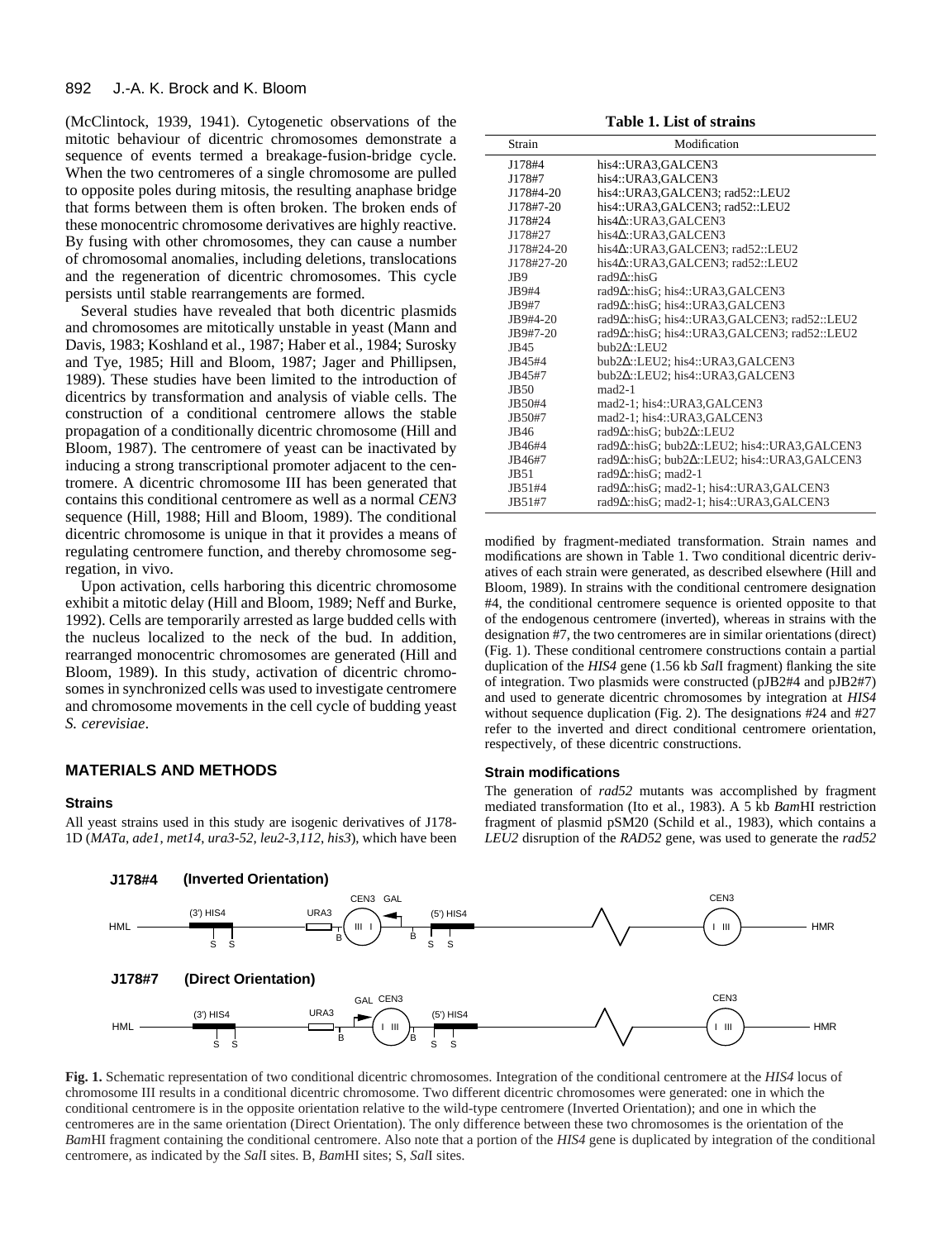

**Fig. 2.** Construction of plasmids pJB2#7 and pJB2#4 and dicentric strains J178#27 and J178#24. (A) A fragment of the *HIS4* gene, 3′ to the *Sal*I fragment in pR285, was amplified using the polymerase chain reaction (PCR). One oligonucleotide primer used for amplification (4588) hybridizes to a region 50 bp 3′ of the *Sal*I fragment and 240 bp 5′ of the *Eco*RI site (5′ CCATCGATTGGGTCG 3′); the second primer (4589) was located 3′ of the first primer and designed so that it generated a new *Eco*RI site (underlined), which could subsequently be used for cloning (5′ AGCCGAATTCGCAACGGCTTGGGC ACCACC 3′). The resulting *HIS4* fragment was cloned into the *Eco*RI site of both pR285#4 and pR285#7, generating plasmids pJB2#7 and pJB2#4, respectively (for simplicity only pR285#7 is shown). (B) These plasmids are used to generate dicentric chromosomes by integrating the *Pvu*I/*Pvu*II fragment into the *HIS4* site of chromosome III by fragment mediated transformation using *URA3* as a selectable marker. The strains generated by this integration (J178#27 and J178#24, not shown) result in a deletion of 248 bp of *HIS4* sequence. J178#7 is included for comparison.

deletion. Transformants were selected by their ability to grow on medium lacking leucine and generation of the *rad52* mutation was confirmed both by sensitivity to MMS and by Southern analysis.

Strain J178-1D was transformed to *rad9*∆ by fragment mediated transformation. A 7.1 kb *Sal*I/*Eco*RI fragment containing part of the 5′ end of the *RAD9* ORF, the *URA3* gene flanked by direct repeats of Salmonella *hisG* sequences (Alani et al., 1987) and a portion of the 3′ end of the *RAD9* ORF was isolated from plasmid pRR330 and used for transformation (Schiestl et al., 1989). Transformants were selected on the basis of uracil prototrophy and subsequently confirmed by sensitivity to UV irradiation and by Southern analysis.

A *ura3* mutant isolate was generated by selection on 5-fluoroorotic acid (5-FOA). Recombination between the *hisG* repeats which flank the *URA3* gene result in a *ura3*<sup>−</sup> cell which can grow in the presence of this compound.

Strains were transformed to *bub2*<sup>∆</sup> using a 4.2 kb *Sst*I-*Xho*I fragment from plasmid pJB5, which contains a *LEU2* deletion disruption of the *BUB2* gene. pJB5 was constructed by replacing a *Bam*HI-*Hin*dIII fragment of the *BUB2* gene in plasmid pTR24 (Hoyt et al., 1991) with a *Bam*HI-*Hin*dIII fragment containing the *LEU2* gene. The result is a 202 bp deletion of the *BUB2* gene. Transformants were confirmed by Southern analysis and by sensitivity to benomyl, a microtubule-destabilizing drug.

Transformation to *mad2-1* was accomplished with plasmid pRL11 (Li and Murray, 1991). The entire plasmid was targeted into the *MAD2* gene by cutting with the restriction enzyme *Kpn*I. This results in duplication of the *MAD2* gene (a wild-type copy and a *mad2-1* mutant copy) flanking the *URA3* gene at the site of integration. Selection for *ura3* mutants on 5-FOA regenerates a single copy of the *MAD2* gene, which may be wild type or mutant, depending on site of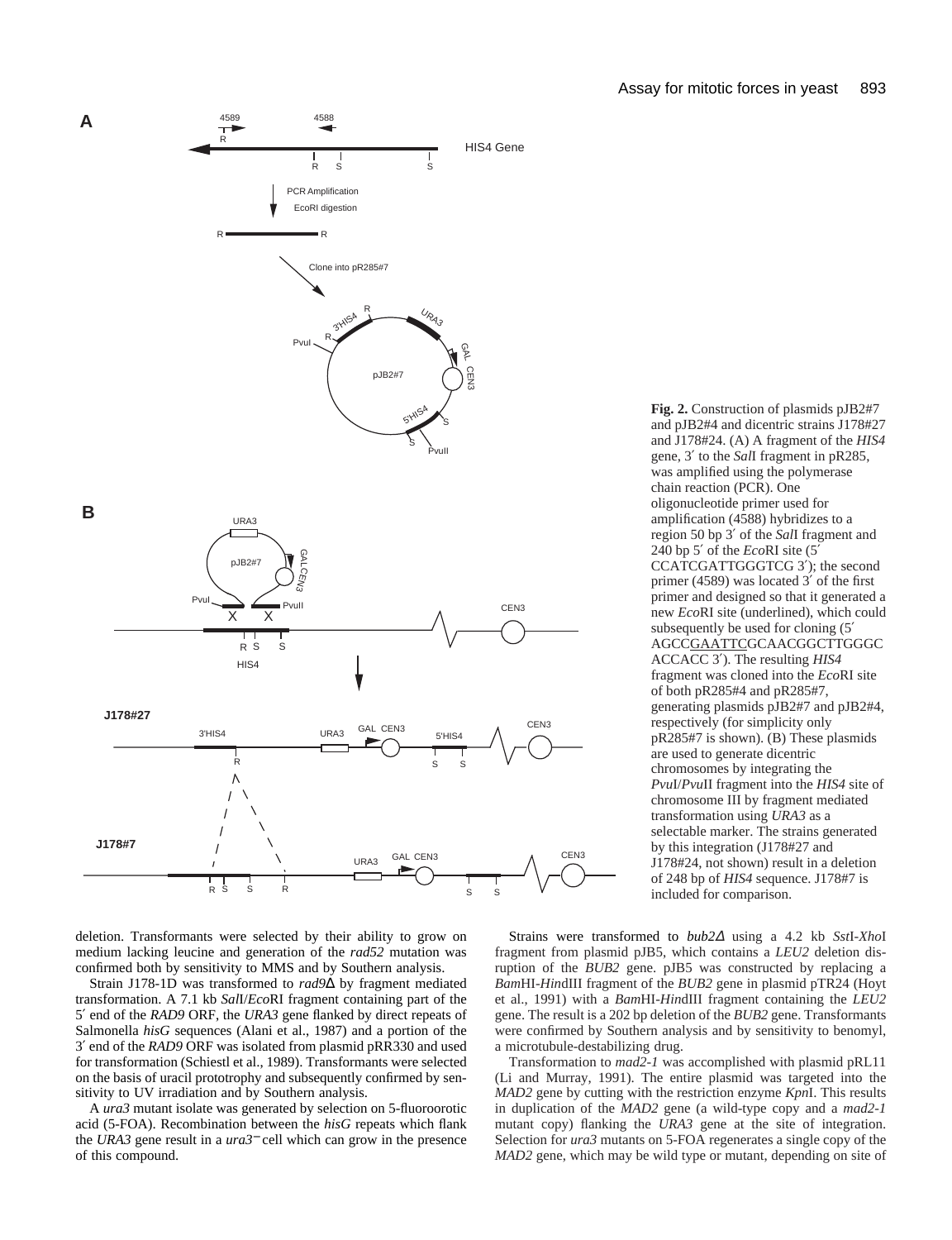recombination. The *mad2-1* derivatives were identified by testing for sensitivity to benomyl.

#### **Media**

Yeast rich medium (YPGal) contained 2% galactose, 2% peptone and 1% yeast extract. Yeast minimal media contained 0.67% yeast nitrogen base and 2% glucose (or galactose) supplemented with 0.5% casamino acids and either adenine alone or adenine and uracil (16.5 µg/ml each). These are abbreviated YCaglu, YCagal, YCauglu and YCaugal, accordingly.

#### **Timecourse on glucose**

Cells were grown to mid-logarithmic phase in 50 ml of selective medium (YCagal) to maintain the structural integrity of the dicentric chromosome. A 10 ml sample was taken for phenotypic characterization of cells and restriction analysis of DNA (timepoint 0). An additional 25 ml sample was harvested by centrifugation (3500 *g* for 5 minutes) and washed once in sterile water. They were then resuspended in 25 ml of nonselective glucose medium (YCauglu) to activate the dicentric chromosome and to recover monocentric derivatives. After 1 hour, the culture was diluted with 25 ml of YCauglu medium. Subsequent dilutions were made by subculturing a sample of cells into fresh sterile medium. At the indicated timepoints, 10 ml samples were collected for phenotypic characterization and restriction analysis.

#### **Preparation of cells for immunofluorescence**

Cells were prepared for indirect immunofluorescence as described by Kilmartin and Adams (1984). Cells were incubated in primary antibody (monoclonal antitubulin, Sera Lab) for 14 hours, washed and incubated in secondary antibody (rhodamine-labeled goat anti-rat). After washing off the secondary antibody, cells were stained with the DNA dye Hoechst 33258.

#### **Flow cytometry**

Preparation of samples for flow cytometry was carried out essentially as described by Nash et al. (1988). Approximately  $1 \times 10^7$  cells were collected and sonicated for 4-5 seconds with the microtip at setting 6. Cells were washed once in ice-cold distilled water, then fixed in 70% ethanol for 8 hours. After fixing, cells were resuspended in 5 ml of 50 mM sodium citrate, pH 7.0, sonicated briefly, then resuspended in 1 ml of sodium citrate solution. 25 µl of RNaseA (10 mg/ml) was added to each sample and incubated at 50-55˚C for 30 minutes. Before staining with propidium iodide, cell concentrations were adjusted to 5×106 cells/ml in 50 mM sodium citrate, pH 7.0. Propidium iodide was added to a final concentration of 40 mg/ml. Cells were incubated at room temperature in the dark for 1-2 hours and filtered through 35 µm mesh.

A Becton Dickenson FACS 440 was used to analyze cells by flow cytometry. Excitation of propidium iodide bound to DNA was provided by the 488 nm line of an Innova 90-5 argon laser (Coherent, Inc. Palo Alto, CA) operating at an output power of 550 mW. Fluorescence emission was collected through a 625/35 nm band-pass filter. The resulting signals were processed through a linear amplifier and stored on a DEC (Digital Equipment Corporation, Maynard, MA) 11/73-based microcomputer. Consort 40 software (Becton Dickinson, Mountain View, CA) was used for both data acquisition and subsequent data analysis.

#### **H1 kinase assay**

Galactose-grown cells J178-1D and J178#7, switched to glucose for 4.5 hours were used for histone H1 kinase assays. 10<sup>8</sup> cells of each culture were washed once in ice-cold water and lysis buffer (1% Triton X-100, 1% sodium deoxycholate, 0.1% SDS, 50 mM Tris-HCl, pH 7.2, 1 mM sodium pyrophosphate). Cells were resuspended in 120  $\mu$ l lysis buffer with protease inhibitors (1.0 mM PMSF, 10  $\mu$ g/ml aprotinin, 1  $\mu$ g/ml leupeptin and 1  $\mu$ g/ml pepstatin A) and lysed by vortexing with sterile glass beads (150 µg of 0.45 mm beads) in six 30 second pulses. Supernatant from lysed cells was clarified by centrifugation twice for 15 minutes. 50 µl of each sample was incubated with 10 µl of p13-Agarose beads (Oncogene Products) for two hours on ice. Beads were then washed three times with lysis buffer containing 250 mM NaCl, twice in lysis buffer without SDS or sodium pyrophosphate and once in 2× reaction buffer (15 mM MgCl2, 40 mM Tris-HCl, pH 7.4).

For the kinase assay, beads were resuspended in 10  $\mu$ l of 2 $\times$ reaction buffer with 2 µg of histone H1 and 1 µl of  $[\gamma$ -<sup>32</sup>P]ATP (10  $\mu$ Ci) and water to final volume of 20  $\mu$ l. The reaction was incubated at 37˚C for 30 minutes. Samples were boiled for 5 minutes and electrophoresed on a 12% SDS-polyacrylamide gel. Relative amounts of histone H1 kinase activity among the samples were determined by scanning an autoradiograph and by scintillation counting of the histone H1 band excised from the polyacrylamide gel.

#### **Alpha factor synchronization experiment**

Synchronization experiments were carried out using strain J178#7-20. Cells were grown exponentially in selective medium (YCagal) to an optical density *A*660 of 0.25. Cultures were harvested, washed once in sterile water and resuspended in YPRaf (1% yeast extract, 2% bactopeptone, 2% raffinose). Alpha factor was added immediately to a concentration of 20 µg/ml and cells were incubated for 4 hours at 32˚C. By this method, 80-85% of the culture were reproducibly schmoos or single cells and were poised for release from alpha factor with dicentric chromosomes. Cells were incubated in alpha factor for 4 hours, then washed out of medium containing alpha factor and resuspended in YPRaf. At 30 minute intervals, cells were counted with a haemocytometer and plated onto YCaugal (monocentric conditions) to determine plating efficiency. Samples were also stained with Hoechst 33258 to monitor the cell cycle stage. Raffinose was used as a permissive carbon source for dicentric activation. The *GAL* promoter is strongly activated by galactose, even in the presence of raffinose, minimizing any lag time when the cells are switched from dicentric back to monocentric conditions.

### **RESULTS**

Two conditional dicentric chromosomes have been constructed by inserting a conditional centromere (*CEN3* under control of the *GAL1* promoter) at the *HIS4* locus of chromosome III, 45 kb away from the existing centromere (Hill and Bloom, 1989; Fig. 1). In one strain (J178#4), the conditional centromere sequence is inverted relative to the endogenous centromere; in the second strain (J178#7), the two centromeres are in the same orientation. Growth on galactose inactivates the conditional centromere and the chromosome remains functionally monocentric. Growth on medium containing glucose activates the conditional centromere and results in a dicentric chromosome.

When the conditional centromere is activated by exposure to glucose, monocentric derivatives arise in the population. The recovery of viable cells following dicentric activation in several different strains is presented in Table 2. The percentage of cells able to generate colonies on glucose (dicentric) is expressed relative to the number of colonies on galactose (monocentric). In both conditional centromere orientations, about 58% of the cells with an active dicentric chromosome can give rise to colony forming units.

The colony morphology of monocentric derivatives is heterogeneous in size and shape. In addition, individual colonies, when replica-plated onto selective medium (lacking uracil), show a significant amount of sectoring for the URA phenotype.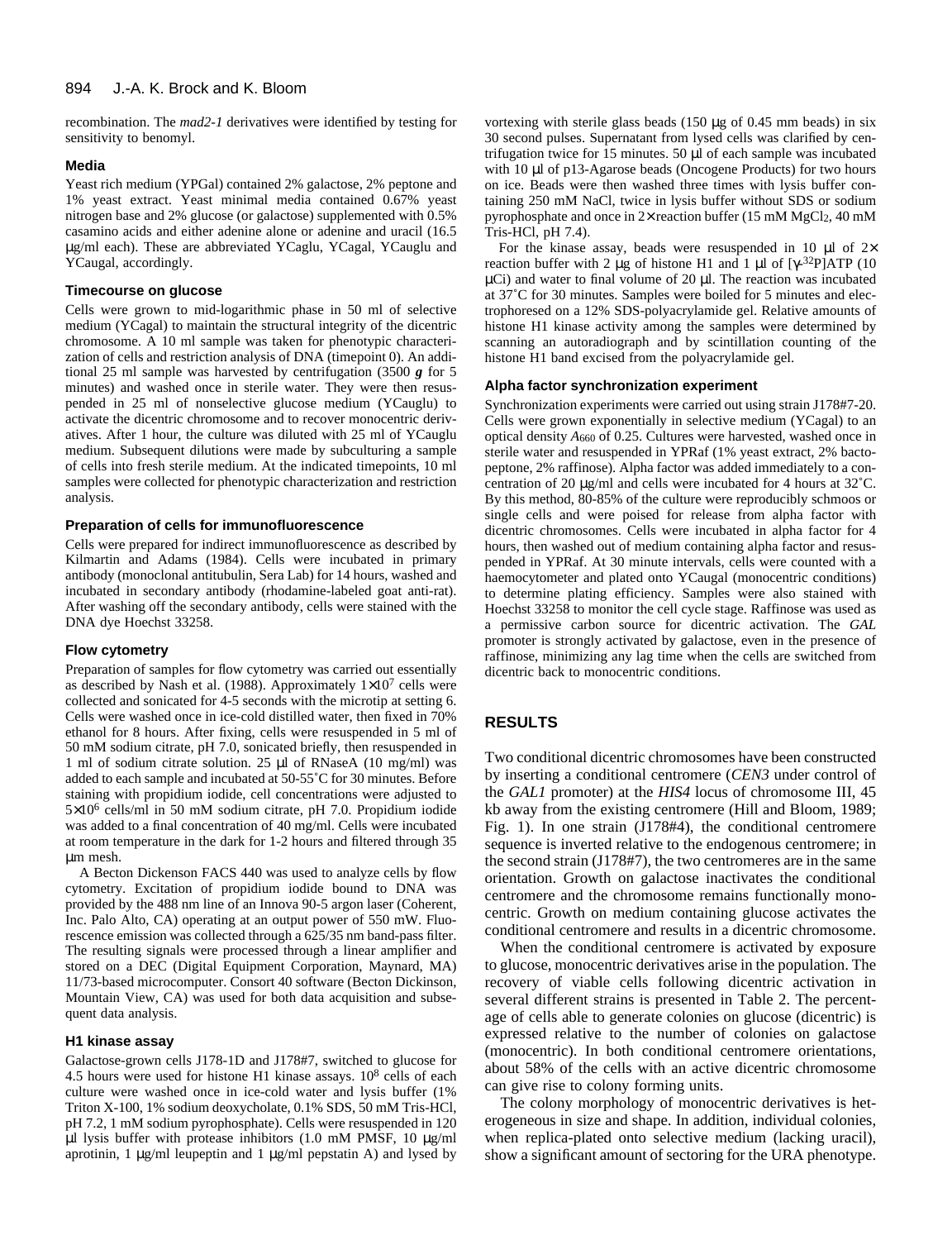These observations indicate that multiple rearrangements can occur in a single colony, either because the dicentric chromosome does not break in every cell cycle, or because the dicentric chromosome can be regenerated after it has broken.

### **Generation of monocentric derivatives is dependent on the RAD52 gene product**

We have constructed dicentric strains that are deficient in the *RAD52* gene product (J178#4-20 and J178#7-20), which is required for double strand break repair during mitosis (Orr-Weaver et al., 1981). Dicentric viability is decreased dramatically in the absence of *RAD52* (Table 2, 55-60% to 1-2% in both centromere orientations).

Physical analysis of monocentric derivatives confirms that the predominant chromosome repair pathway is absent in the *rad52* mutant strain. Recombination between the two centromeres of the dicentric chromosome is the primary event in generating monocentric derivatives and can be detected by monitoring centromeric restriction fragments (Hill and Bloom, 1989; Fig. 3A). Digestion of DNA with the restriction enzyme *Bam*HI produces two *CEN3*-containing fragments. One of these is an 865 bp fragment containing *GALCEN3*, while the



**Fig. 3.** Monocentric derivatives generated by recombination between *CEN3* repeats. (A) Recombination between the centromeres is depicted after a chromosome break has occurred. In the dicentric parental chromosome, *Bam*HI fragments containing the *CEN3* sequence are 865 bp and 8.2 kb. After recombination, the derivative chromosome fragment of 1.1 kb containing the *CEN3* sequence is generated. (B) A Southern analysis of chromosomal DNA over time after activating the dicentric chromosome. DNA was digested with the restriction enzyme *Bam*HI and probed with a radiolabelled fragment containing the *GALCEN3* sequence. Unrearranged chromosomes contain two *CEN3* fragments of 8.2 kb and 865 bp. Centromere recombination produces a *CEN3* fragment of 1.1 kb. A genomic *GAL* fragment of about 7 kb is also detected. Numbers indicate the time, in hours, after activation of the dicentric chromosome. M, DNA size standards (kb).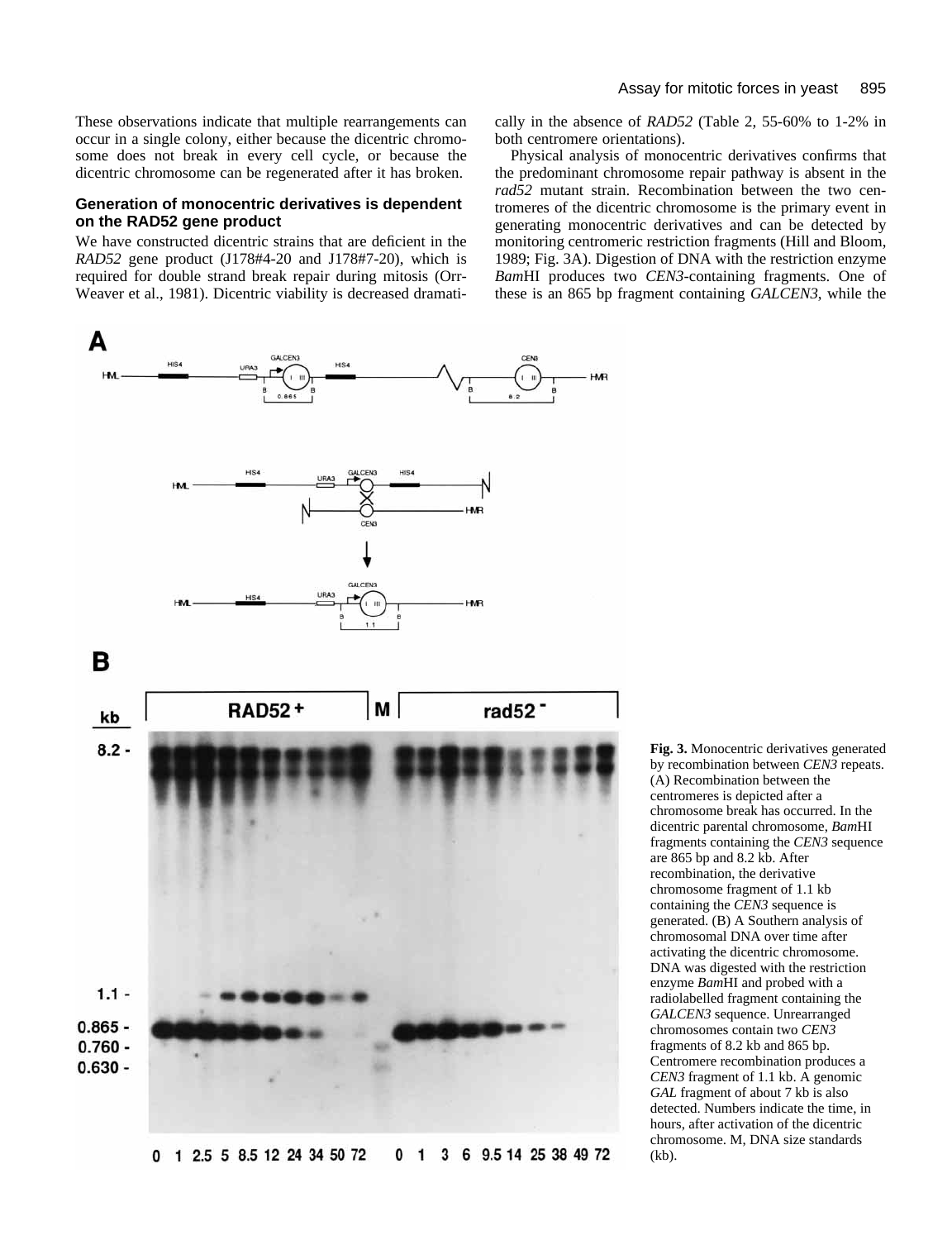**Table 2. Dicentric viability in wild-type and** *rad52* **mutant strains**

| Strain     | Centromere<br>orientation | RAD52<br>allele | $HIS4*$<br>popout | Viability (%) |
|------------|---------------------------|-----------------|-------------------|---------------|
| J178#7     | <b>Direct</b>             | $^{+}$          | $^{+}$            | 58            |
| J178#4     | Inverted                  | $^{+}$          | $^{+}$            | 58            |
| J178#7-20  | <b>Direct</b>             |                 | $^{+}$            |               |
| J178#4-20  | Inverted                  |                 | $^{+}$            | 2             |
| J178#27    | <b>Direct</b>             | $^{+}$          |                   | 55            |
| J178#24    | Inverted                  | $^{+}$          |                   | 64            |
| J178#27-20 | Direct                    |                 |                   | 0.04          |
| J178#24-20 | Inverted                  |                 |                   | 0.04          |
|            |                           |                 |                   |               |

\* + and − refer to the presence and absence, respectively, of duplicated *HIS4* sequences that mediate the ability of the conditional centromere to popout at the *HIS4* locus.

Dicentric viability is measured by comparing the number of colony forming units on glucose (dicentric) relative to galactose (monocentric) plates.

other is an 8.2 kb fragment containing the wild-type copy of *CEN3*. Monocentric recovery via centromere recombination results in the generation of a 1.1 kb fragment containing the *CEN3* sequence. The results of *Bam*HI restriction analysis of samples taken during a time-course of dicentric activation are



shown in Fig. 3B. In the *RAD52* strain, the 1.1 kb derivative is evident after 2.5 hours on glucose. This band increases in intensity, accompanied by gradual loss of the 865 bp (conditional centromere) fragment. In the *rad52* mutant strain, loss of the 865 bp *GALCEN3* fragment also occurs. In contrast to RAD<sup>+</sup> however, this loss is not accompanied by generation of the 1.1 kb *CEN3* fragment. These data provide physical evidence that centromere recombination relies on a *RAD52* dependent repair pathway.

The low fraction of viable cells in the *rad52* mutant strains (1-2%) results primarily from recombination between the duplicated *HIS4* fragment at the site of centromere integration (see Fig. 1). The product of this event is evident in both RAD+ and rad<sup>−</sup> strains (Fig. 4B) and is consistent with previous demonstrations of *rad52* independent recombinatorial pathways (Jackson and Fink, 1981). This event leads to the generation of monocentric chromosomes that may not have experienced dicentric breakage, but simply reflect alternative pathways of genetic recombination.

To confirm that chromosome breakage is the primary lesion incurred upon dicentric activation, a dicentric chromosome was constructed in which there was no duplication of the *HIS4* gene (Fig. 2). In J178#24 and J178#27, viability of cells upon

> **Fig. 4.** Monocentric derivatives generated by recombination between *HIS4* repeats. (A) Recombination between HIS4 repeats generates a monocentric chromosome containing the wild-type centromere. (B) The same time-course as in Fig. 3B. Chromosomal DNA was cut with the restriction enzyme *Eco*RI and probed with the 1.56 kb *Sal*I fragment of *HIS4*. The unrearranged chromosome contains two comigrating *HIS4* fragments both of which are 5.5 kb. Recombination between the *HIS4* repeats produces a *HIS4* fragment of 3.1 kb. Numbers indicate the time, in hours, after activation of the dicentric chromosome. M, DNA size standards (kb).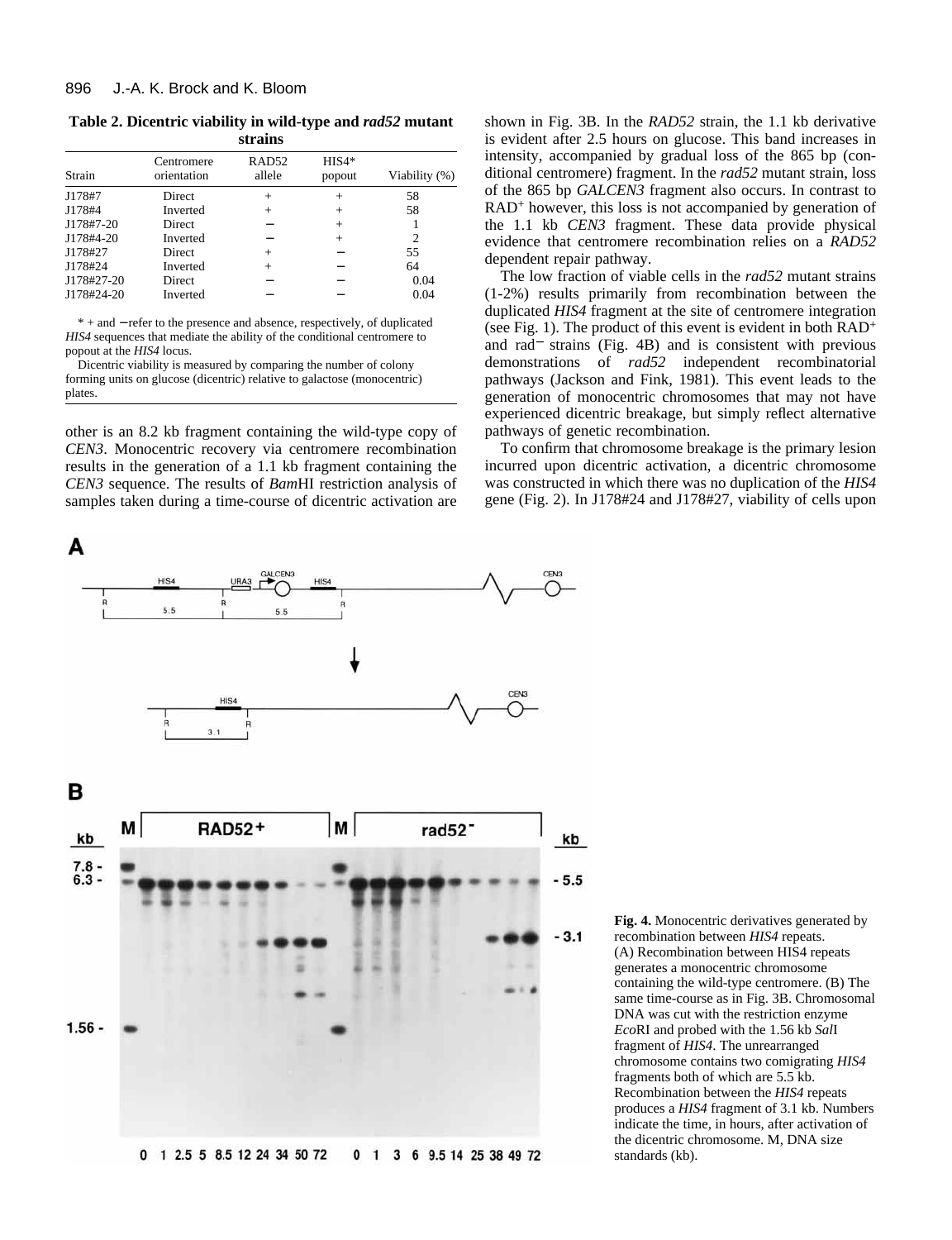

 $70$ 

60

**Fig. 5.** Time-course of dicentric lethality in a *rad52* mutant strain. The decrease in viability after dicentric activation of dicentric strain J178#7-20 was measured over the course of the cell cycle by monitoring plating efficiency. Cells were synchronised by the addition of alpha factor at −4 hours, as described in Materials and Methods. Cells were released from alpha factor at the 0 hour time point.  $(\Box)$  is the control culture, maintained in galactose; ( $\blacklozenge$ ) is the experimental culture, grown in raffinose.

activation of the dicentric chromosome is similar to that of strains in which the *HIS4* recombination event can occur. However, when these strains are deficient in the *RAD52* repair gene, viability of cells upon activation of the dicentric chromosome drops to 0.04% (Table 2). This is a 50- to 100-fold decrease compared with strains in which the *HIS4* duplication is intact, and indicates that DNA double-strand breakage accounts for more than 99% of the genetic events in these cells. The molecular rearrangements which give rise to the 0.04% of viable colonies were examined to determine the nature of the rearrangement event. Restriction mapping of isolated DNA by Southern analysis indicated that in most derivatives, one of the two centromeres had been deleted. From a total of 245 isolates, 243 had suffered deletions of either the wild-type *CEN3* or the conditional *GALCEN3* centromere. These deletions are diverse in position and size, ranging from 230 bp to over 4 kb. In both direct and inverted centromere orientations, these deletions preferentially involve the conditional centromere, which accounts for approximately 80% of these rearrangements. Sequence analysis of the repair junctions of some of these deletions indicates that they are mediated by non-homologous repair mechanisms (Kramer et al., 1994). Taken together, these data indicate that the dicentric chromosomes are broken, resulting in excision of the one of the two centromeres. The repair events may involve centromere recombination (as shown in Fig. 3) or excision and healing by non-homologous mechanisms (Kramer et al., 1994). That these monocentric products are not observed until the dicentric chromosome is activated indicates that the exertion of mitotic forces at both centromeres is responsible for the chromosome lesions. The ability to synchronize cells and regulate centromere activity allows us to harness these spindle forces and determine their time of action.

### **Commitment to chromosome breakage occurs during G2/M phase**

The lethality of dicentric chromosomes in a *rad52* mutant provides a simple viability assay for examining the commitment to chromosome breakage during the cell cycle. The *rad52*



**Fig. 6.** Staining of tubulin and DNA in cells after activation of the dicentric chromosome. Cells were stained for tubulin and DNA as described in Materials and Methods. (A) DNA staining with Hoechst 33258 shows many cells with single large buds and the nucleus localized in or very near the neck of the bud. (B) Tubulin staining reveals the presence of short to mid-sized spindles traversing the aperture of the budding cell.

mutant strain J178#7-20 was synchronized with alpha factor, which arrests cells in  $G_1$ , and simultaneously transferred to raffinose, to activate the dicentric chromosome. Raffinose was used as the carbon source in place of glucose to minimize the lag time for centromere inactivation upon plating back to galactose (see Materials and Methods). After a 4 hour incubation, alpha factor was washed out of the culture and cells were released into raffinose (dicentric conditions). At 30 minute intervals, cells were switched to monocentric conditions and plating efficiencies on galactose were determined. A control culture was treated with alpha factor, but maintained with a functionally monocentric chromosome over the time-course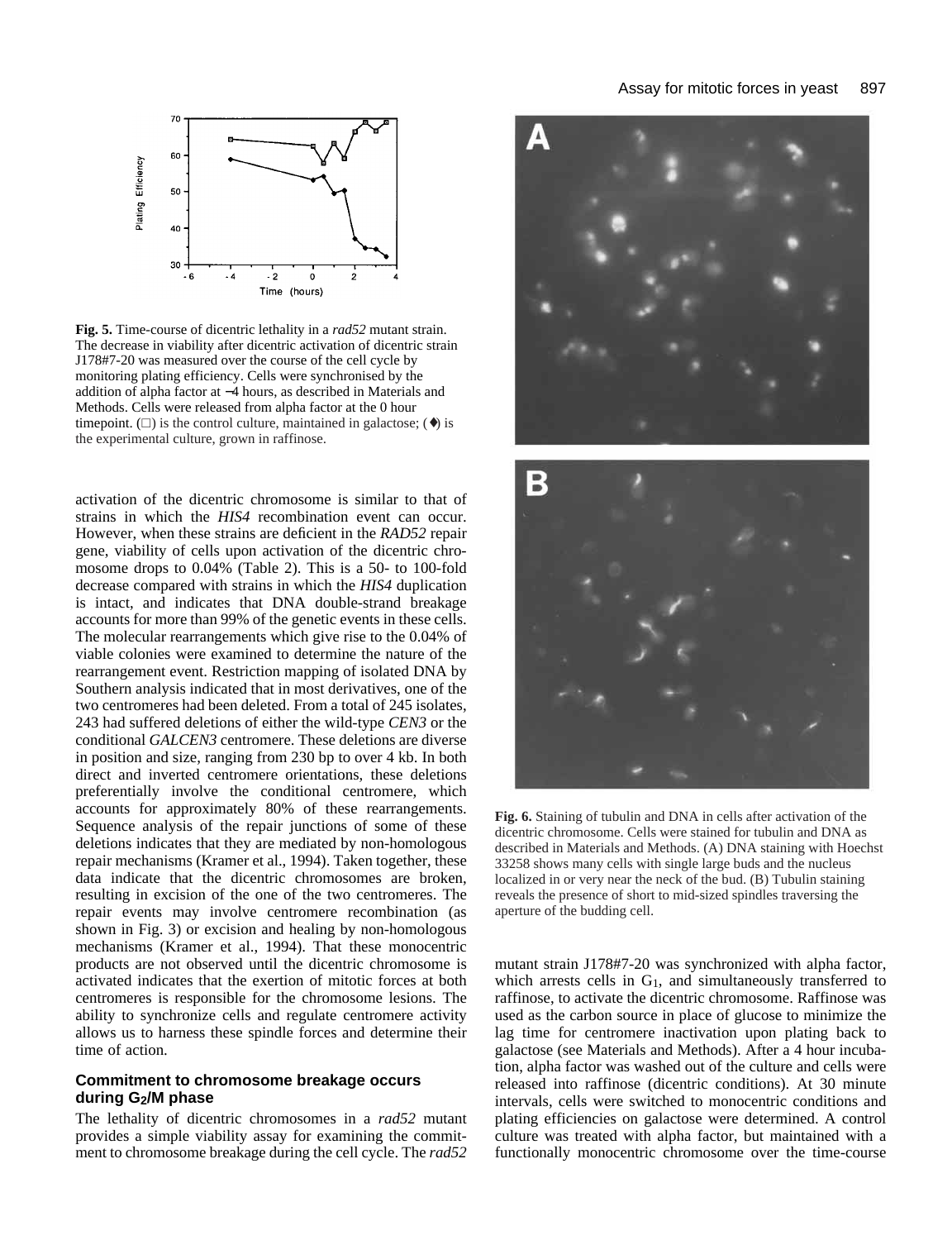

**Fig. 7.** Increase of cells in medial nuclear division upon activation of the dicentric chromosome. Strain J178-1D and both dicentric derivatives, J178#4 and J178#7, were switched from galactose (monocentric) to glucose (dicentric) medium and analysed at hourly intervals. Cells were fixed in 70% ethanol at room temperature for 20 minutes, stained with the fluorescent DNA stain DAPI and scored for medial nuclear division (budded cells with DNA spanning the neck of the bud). Between 250 and 500 cells were counted for each timepoint.

examined. The results from six independent experiments were pooled and are shown in Fig. 5.

Plating efficiency of the control culture remained at 60-70% over the course of the experiment. However, plating efficiency of the dicentric culture decreased precipitously from 1.5 hours to 2.5 hours (73% of the total decline over a 3.5 hour period). During this time, most cells had single large buds, with DNA localized at or near the neck of the mother/bud, corresponding to the G2/M phase of the cell cycle and characteristic of the dicentric mitotic delay (see below; also Hill and Bloom, 1989; Neff and Burke, 1992).

The remaining viable cells (34%) indicate that not every cell suffers a lethal event upon activation of the dicentric chromosome. This suggests that dicentric chromosomes are not broken in every cell cycle and is consistent with an analysis of *rad52*, dicentric strains grown on glucose. Most of the cells (86%) formed microcolonies, ranging in size from 2 to 16 cells (1-3 cell divisions). These results confirm that a lethal event does not occur in every cell cycle and that in some cases the dicentric chromosome may be able to segregrate without breakage.

### **Activation of a dicentric chromosome results in a cell cycle delay that coincides with the commitment to lethality**

The phenotype observed upon commitment of *rad52*, dicentric cells to lethality is reminiscent of the mitotic delay reported for wild-type cells containing an active dicentric chromosome (Hill and Bloom, 1989; Bloom et al., 1989; Neff and Burke, 1992). In wild-type, dicentric cells a transient large-budded phenotype is observed upon 1.5 to 2 generations of growth following dicentric activation. To assess the precise mitotic stage coincident with the mitotic delay and hence the commitment to lethality, several morphological and biochemical parameters of cell cycle position were examined.

The dicentric chromosome in strains J178#4 and J178#7 was activated by switching a logarithmically growing culture from selective galactose into glucose medium for 4.5 hours (approx-



Fig. 8. Relative p34<sup>cdc28</sup> histone H1 kinase activity after activation of the dicentric chromosome. Comparison of p34<sup>cdc28</sup> histone H1 kinase activity in J178-1D and J178#7 in galactose, and after a 4 hour incubation in medium containing glucose (active dicentric), at 32˚C. (A) Sample assay, demonstrating the transfer of phosphate from  $[\gamma^{32}P]$ ATP by p34<sup>cdc28</sup>. Numbers below show the percentage of cells from the corresponding samples in medial nuclear division. (B) The values of three experiments (derived from scintillation counting) were pooled and expressed relative to that of J178#7 on galactose, which was arbitrarily defined as 1.0.

imately 2 cell-cycle doublings). Cells were fixed and stained with DAPI (4,6-diamidino-2-phenylindole), a fluorescent dye for DNA, and stained with a fluorescein-conjugated antibody for tubulin (Fig. 6). In many of the large budded cells, the nucleus is located in or at the neck of the budding cell, accompanied by mid-sized spindles. This stage of the cell cycle is classically known as medial nuclear division (Pringle and Hartwell, 1981). For each of the dicentric strains, there was a 3- to 4-fold increase in the percentage of cells in medial nuclear division (Fig. 7). To further delimit the phase in the cell cycle in which the delay occurs, cultures were analysed by flow cytometry. The budded phenotype is correlated with an increase in the number of cells that contain  $G_2$  levels of DNA, indicating that the delay follows DNA replication.

The primary biochemical indicator of cell cycle stage is the protein kinase p34<sup>cdc28</sup>. The activity of this protein kinase is elevated during M phase, when it is complexed with M-phase cyclins, and drops precipitously at the onset of anaphase, when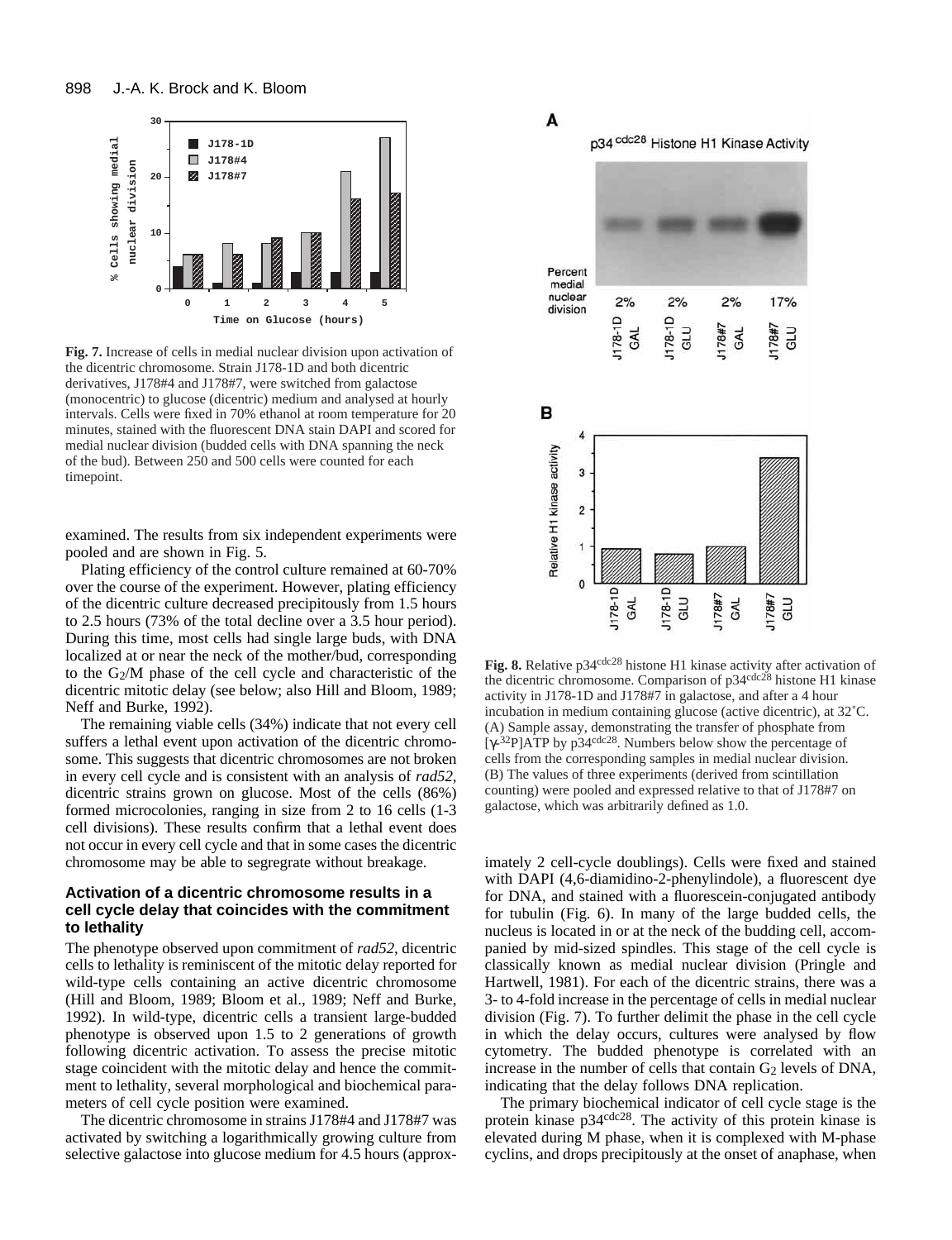

**Fig. 9.** Percent cells in medial nuclear division after activation of the dicentric chromosome in cell cycle checkpoint mutants. Asynchronous cultures in logarithmic growth were switched from galactose (monocentric) to glucose (dicentric) medium to activate the dicentric chromosome. For each strain, the nondicentric parental control and both conditional dicentric derivatives were tested. Cells were collected at hourly intervals, fixed in 70% ethanol at room temperature for 20 minutes, stained with the fluorescent DNA stain DAPI and scored for percentage of cells in medial nuclear division (budded cells with DNA spanning the neck of the bud). At least 500 cells were counted for each timepoint. The wild-type strain J178-1D and its two conditional dicentric derivatives were included for ease of comparison.

cyclins are degraded. The kinase activity of this enzyme was examined in cells in which the dicentric chromosome had been activated. Cells were grown to logarithmic phase and switched to glucose to activate the dicentric chromosome. After 4 hours, a sample of cells from each culture was fixed and stained with DAPI to monitor the percentage of cells in medial nuclear division. The remaining cells were used to isolate p34<sup>cdc28</sup>. Results of the kinase assay and cell analysis are shown in Fig. 8. For the J178-1D parental control strain, the level of kinase activity was similar for cultures grown on both galactose and glucose. For the dicentric strain J178#7, however, a threefold increase in p34<sup>cdc28</sup> Histone H1 kinase activity was detected after the 4 hour incubation in glucose (activation of the dicentric chromosome). There was also an increase in the number of cells in medial nuclear division, as indicated in Fig. 8. The short mitotic spindles and elevated p34<sup>cdc28</sup> kinase levels observed following dicentric activation are typical of cells blocked prior to anaphase onset, which in yeast is characterized by dramatic elongation of the spindle apparatus into the bud.

## **The dicentric delay is dependent upon the RAD9 checkpoint gene**

The transient mitotic delay following dicentric activation may represent the response to a number of cellular aberrations,

including DNA damage, spindle abnormalities or chromosome attachment defects. The ability of cells to delay their cyclic progression in response to DNA damage or microtubule aberrations has been well documented and checkpoint genes responsible for these delays have been identified (*RAD9*, Weinert and Hartwell, 1988; *MAD1*,*2* and *3*, Li and Murray, 1991; *BUB1*,*2* and *3*, Hoyt et al., 1991). We have used mutations in these checkpoint pathways to identify the genetic lesions responsible for the mitotic delay. The role of the *RAD9*, *BUB2* and *MAD2* response pathways was investigated by constructing conditional dicentric chromosomes in strains that are mutant for these genes. These strains were tested for viability and cells were examined for the pause after activating the dicentric chromosome.

As shown in Table 3, viability in the *rad9* mutant strain, after activating the dicentric chromosome, was not impaired. In both centromere orientations, between 60 to 70% of the cells were able to generate colonies on glucose. The viability of *bub2* and *mad2* mutant strains, containing the active dicentric chromosome, is slighty reduced but comparable to the isogenic wildtype strains. In *rad9*,*bub2* and *rad9*,*mad2* double mutants, viability of cells containing the active dicentric chromosome was similar to the *rad9* mutant alone. Thus, upon activation of a dicentric chromosome, viability is not severely impaired in any of these checkpoint mutants.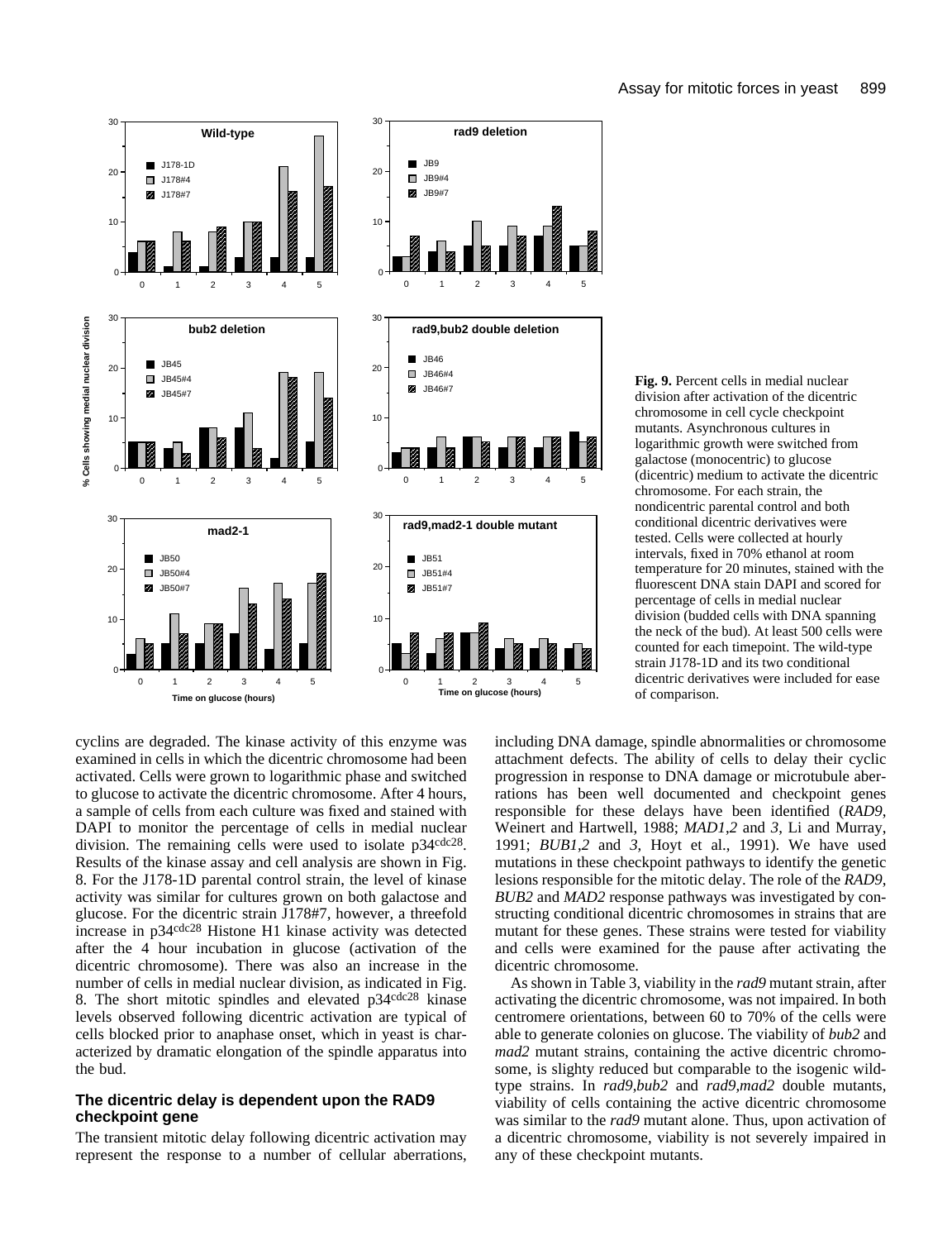Upon activation of the dicentric chromosome, cells were examined for the characteristic mitotic delay. Cultures in midlogarithmic growth were shifted from galactose to glucose medium and examined microscopically at hourly intervals to determine the percentage of cells in medial nuclear division (Fig. 9). Neither the *mad2-1* point mutant nor the *bub2* deletion had a dramatic affect on generating the delay. Within 4 hours of activating the dicentric chromosome, a 3- to 4-fold increase of cells in medial nuclear division was observed, similar to levels in wild-type dicentric strains. Alternatively, the *rad9* deletion mutant exhibited a less pronounced delay after activating the dicentric chromosome. Except for one (4 hour) timepoint, the number of cells in medial nuclear division for both dicentric strains remained below 10%. The *rad9*,*bub2* and *rad9*,*mad2* double mutants appeared to completely abolish the delay.

The single mutants were also tested for changes in p34<sup>cdc28</sup> kinase activity after a 4 hour incubation in glucose and the results are shown in Fig. 10. Both the *bub2*∆ and the *mad2-1* point mutants showed a threefold increase in kinase activity after activation of the dicentric chromosome, as well as an increase of cells in medial nuclear division, similar to the wildtype strain. The *rad9*∆ mutation, in contrast, showed a much smaller increase in kinase activity and again, a very slight increase in cells at medial nuclear division. These data suggest that the dicentric phenotype is predominantly dependent on the *RAD9* gene and may be effected through the elevation of  $p34<sup>cdc28</sup>$  kinase activity. In addition, this result indicates that monocentric derivatives are generated through DNA lesions which are monitored by the *RAD9* checkpoint pathway.

The effect of the *RAD9* gene in response to dicentric chromosome activation was further investigated by examining the viability of cells after activating the dicentric chromosome in *rad9*,*rad52* double mutants. As indicated in Table 3, viability of this strain (1%) is similar to that of the *rad52* single mutant (Table 2). The formation of microcolonies was also examined in the double mutant. In the *rad9*,*rad52* double mutant, microcolonies are generally larger than in the *rad52* single mutant and greater than 50% have more than 16 cells in each colony (compared to 13% for the *rad52* mutant alone). In the *rad52* single mutant, a broken dicentric chromosome cannot be repaired and is lethal to the cell. In the double mutant, the *rad9* defect would allow cells with the broken chromosome to continue through the cell cycle. However, since the cells cannot repair the damaged DNA, due to absence of the *rad52* gene, this will eventually lead to lethality in subsequent cell cycles.

**Table 3. Dicentric viability in cell cycle checkpoint mutants** 

|             | Relevant     | % Viability of different<br>centromere orientations |          |
|-------------|--------------|-----------------------------------------------------|----------|
| Strain      | genotype     | Direct                                              | Inverted |
| J178        | Wild type    | 58                                                  | 58       |
| JB9         | rad9A        | 63                                                  | 65       |
| JB45        | $bub2\Delta$ | 46                                                  | 52       |
| <b>JB50</b> | $mad2-1$     | 47                                                  | 45       |
| JB46        | rad9∆,bub2∆  | 72.                                                 | 73       |
| JB51        | rad9∆,mad2-1 | 73                                                  | 72       |
| JB9-20      | rad9∆.rad52∆ |                                                     |          |



Fig. 10. Relative p34<sup>cdc28</sup> histone H1 kinase activity after dicentric activation in cell cycle checkpoint mutants. Comparison of p34<sup>cdc28</sup> histone H1 kinase activity of various checkpoint mutant strains in galactose and after a 4 hour incubation in medium containing glucose (active dicentric). (A) Sample assays, demonstrating the transfer of phosphate from [γ-32P]ATP by p34cdc28. Numbers below show the percentage of cells in medial nuclear division from the corresponding samples. (B) At least two experiments were done for each strain and the values derived from scintillation counting were pooled. For each strain, the change in kinase activity on glucose relative to galactose was determined. Hatched bars represent relative kinase activity of the parental strains, which do not contain the conditional centromere; solid bars indicate the relative kinase activity of strains containing the conditional dicentric chromosome. JB9(*rad9*∆); JB45(*bub2*∆); JB50(*mad2-1*). The wild-type strain J178-1D and its dicentric derivative J178#7 were included for ease in comparison.

### **DISCUSSION**

We have utilized a dicentric chromosome breakage assay to monitor mitotic forces in the budding yeast *S. cerevisiae*. Several dicentric strains have been constructed in which the *RAD52* gene, which is required for repair of DNA doublestrand breaks, has been deleted. In these strains, the ability of cells to recover from the dicentric insult and generate colonies is decreased up to one-thousandfold relative to wild-type dicentric strains. In addition, centromere recombination, a major repair event which generates monocentric derivatives, is completely abolished. Thus the generation of monocentric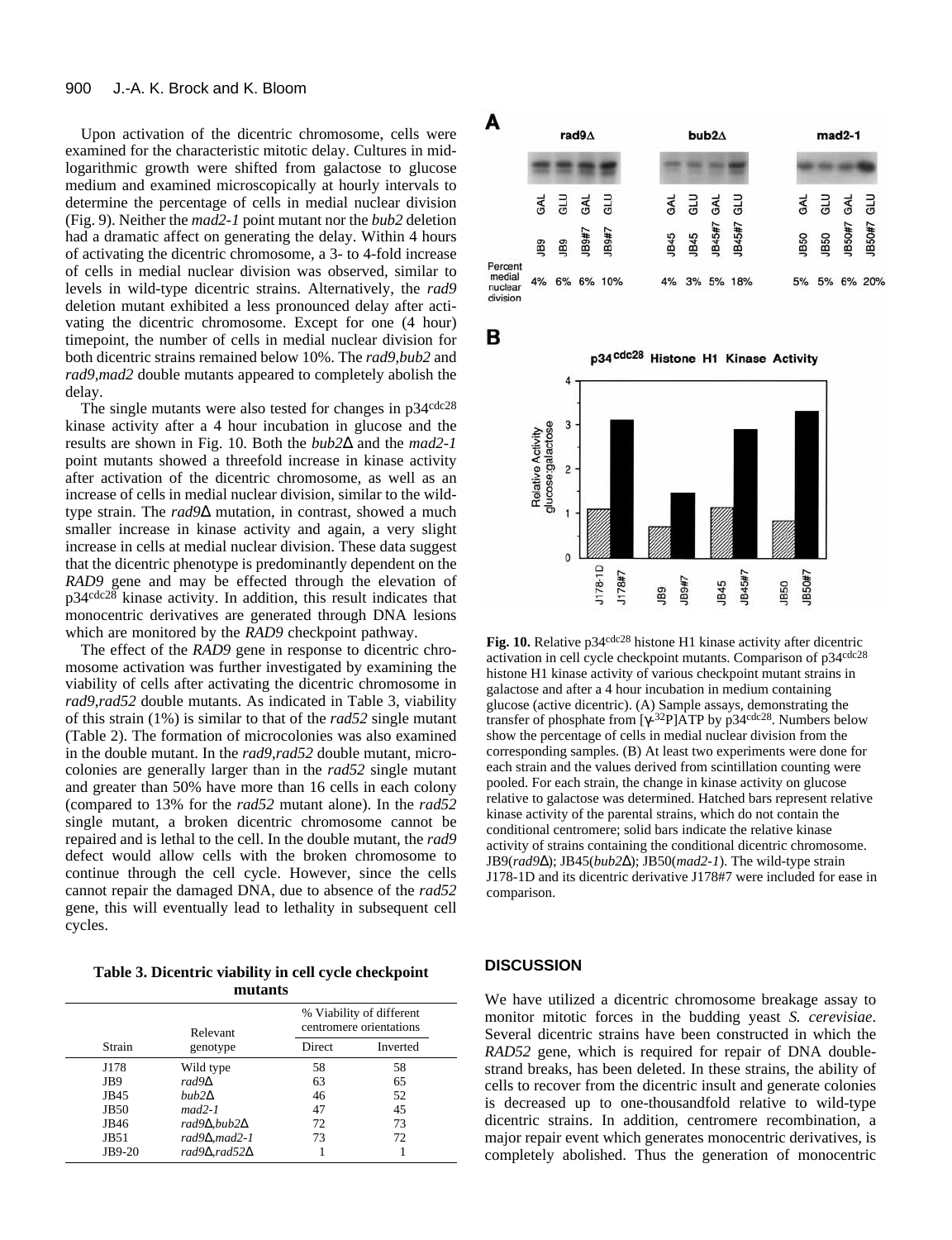derivatives is mediated through DNA double-strand break intermediates.

The lethality of dicentric activation in a *rad52* mutant has been used to monitor the time of spindle force production. Activation of the conditional centromere at start (alpha factor arrest point) leads to a decline in cell viability 1.5 to 2.5 hours after start. Cells exhibit a large budded phenotype with DNA localized to the neck of the bud, similar to the phenotype observed after the delay induced by activation of the dicentric chromosome in an asynchronous population. Since these cells are delayed with elevated  $p34^{\text{cdc28}}$  H1 kinase activity, it is suggestive that centromere function is activated during late G2/M phase, prior to anaphase onset.

The viability assay used to monitor recovery from activation of the dicentric chromosome is not a direct measure of chromosome breakage, but monitors the commitment to a lethal event. It is possible, for instance, that centromere function and/or attachment of kinetochores to spindle microtubules becomes irreversible by transcriptional activation of the *GAL* promoter during  $G_2$  or M phase. This would then result in cell lethality via chromosome breakage or nondisjunction at a later time in the cell cycle, such as anaphase.

We have used mutations in several cell cycle checkpoint genes to distinguish whether the mitotic delay in response to activation of a dicentric chromosome originates from the conditional centromere itself or reflects downstream events involving chromosome and/or spindle anomalies. Several genes which are responsible for cell cycle delays in response to DNA damage (*RAD9*) and microtubule defects (*BUB2* and *MAD2*) have been examined to determine whether they are involved in activation of the dicentric delay. Dicentric strains mutant in either the *BUB2* or *MAD2* genes are competent to induce the dicentric delay. However, in *rad9* mutant strains, activation of the dicentric chromosome does not result in the characteristic increase of cells in medial nuclear division. In addition, the increase in  $p34^{cdc28}$  kinase activity following dicentric activation is less than 1.5-fold in *rad9* mutants, compared to a threefold increase in activity observed in wildtype strains. Since the *RAD9* gene acts by monitoring DNA damage, at least part of the response pathway is likely to result from a broken dicentric chromosome. In addition, the fact that both the increase of cells in medial nuclear division, as well as the elevated p34<sup>cdc28</sup> activity, are under control of the *RAD9* gene, indicates that the dicentric delay is induced by chromosomes that are broken prior to anaphase onset.

Interestingly, the cell cycle delay induced upon activating the dicentric chromosome does not appear to be required for cell viability. In *rad9* mutants, as well as the double mutants, *rad9*,*bub2* and *rad9*,*mad2*, the delay is reduced significantly, yet there is no affect on viability upon activating the dicentric chromosome. Neff and Burke (1992) have also reported no decrease in viability upon dicentric activation in a *rad9*, dicentric mutant (40% viability in *rad9*, dicentric strains versus 11% in wild-type, dicentric strains). Their *rad9*,*bub2* double mutant strains exhibited slower growth upon activation of the dicentric chromosome, but only a twofold decrease in viability. The high viability upon activation of dicentric chromosomes in *rad9* mutants may indicate that the broken dicentric chromosome is repaired quickly and does not require the delay, or that repair of broken dicentric chromosomes may occur during the subsequent cell cycle.



**Fig. 11.** Dicentric chromosome breakage resulting from centromere movements during prometaphase or anaphase. A schematic diagram representing possible centromere attachments of a dicentric chromosome to the mitotic spindle during prometaphase and anaphase. (A) During prometaphase, the two centromeres will independently form bipolar attachments to the mitotic spindle. Upper panel: a dicentric chromosome in which the two centromeres have formed initial monopolar attachments to opposite spindle poles. Lower panel: a dicentric chromosome in which one centromere pair has formed a bipolar spindle attachment, while the other still has only a monopolar attachment. Centromere movements toward opposite spindle poles, as indicated by the arrows, may subsequently result in chromosome breakage. (B) When the two centromeres of a dicentric chromosome have successfully formed bipolar attachments, centromere movement at anaphase may result in chromosome breakage. When the two centromeres of each chromosome are oriented toward the same spindle pole (upper panel), chromosome segregation is normal. However, when they are oriented toward opposite spindle poles (lower panel), anaphase bridges are formed and chromosome breakage can occur.

The results presented herein are consistent with a model in which yeast centromeres may actually be subject to mitotic forces during prometaphase, resulting in chromosome breakage prior to sister chromatid separation. Recent microscopic observations have documented extensive prometaphase chromosomal movements in yeast (Palmer et al., 1989). The two centromeres of a single dicentric chromosome could move independently during the formation of bipolar spindle attachments. Tension along the intervening chromatin, as illustrated in Fig. 11A, could then result in chromosome breakage. For instance, if the initial attachments of the two centromeres are made to separate spindle poles (top panel, Fig. 11A), the two centromeres may move in opposite directions, resulting in tension and chromosome breakage. Similarly, if one of the centromeres has already formed a stable bipolar attachment while the other is undergoing prometaphase movements (lower panel, Fig. 11A), tension and chromosome breakage may occur. Chromosomes which form bipolar attachments may also break during anaphase, if the centromeres of a single chromatid are attached to opposite spindle poles, as shown in Fig. 11B.

In higher eukaryotes extensive movements of centromeres can be visualized during mitosis. During prometaphase, the